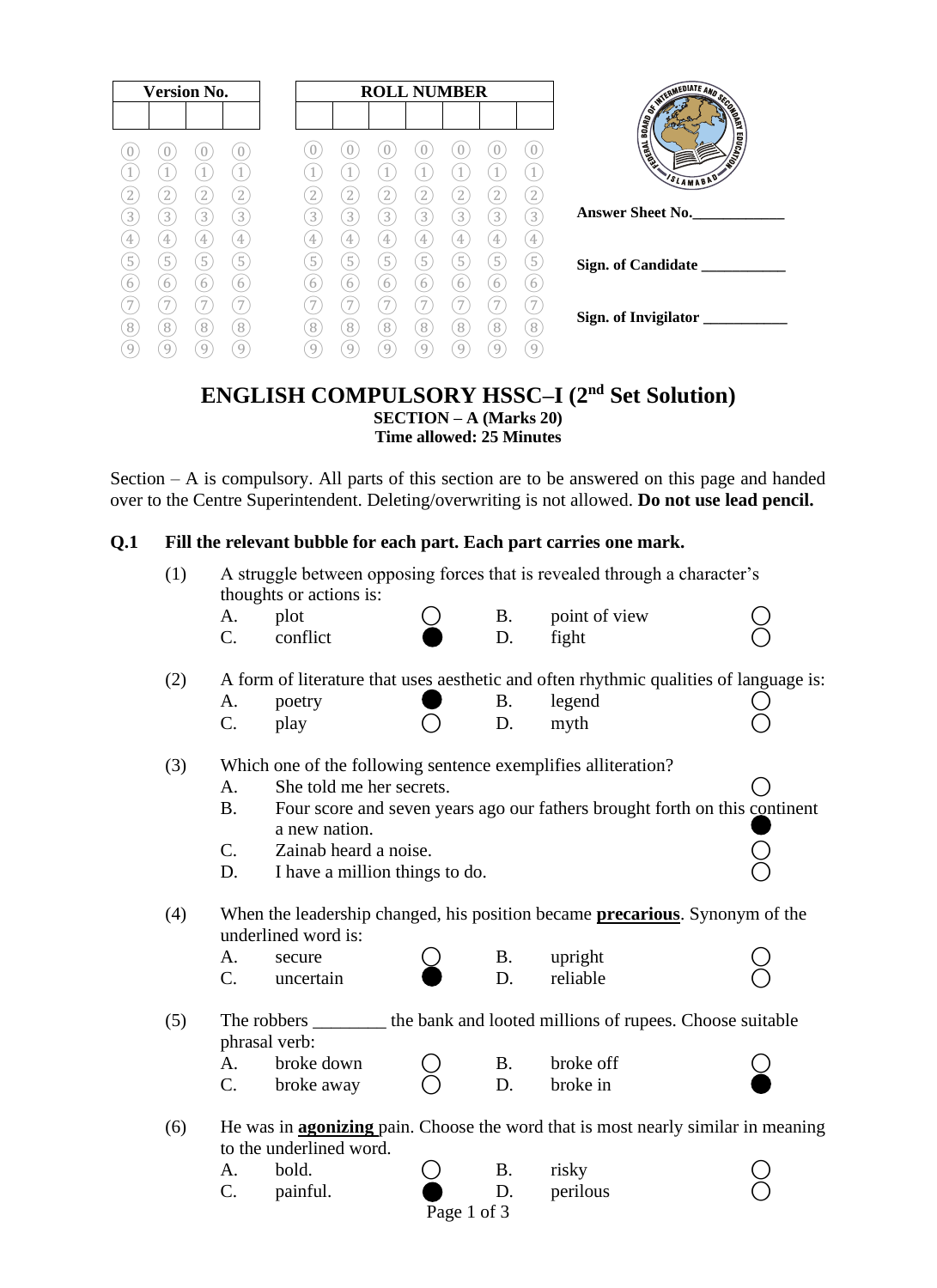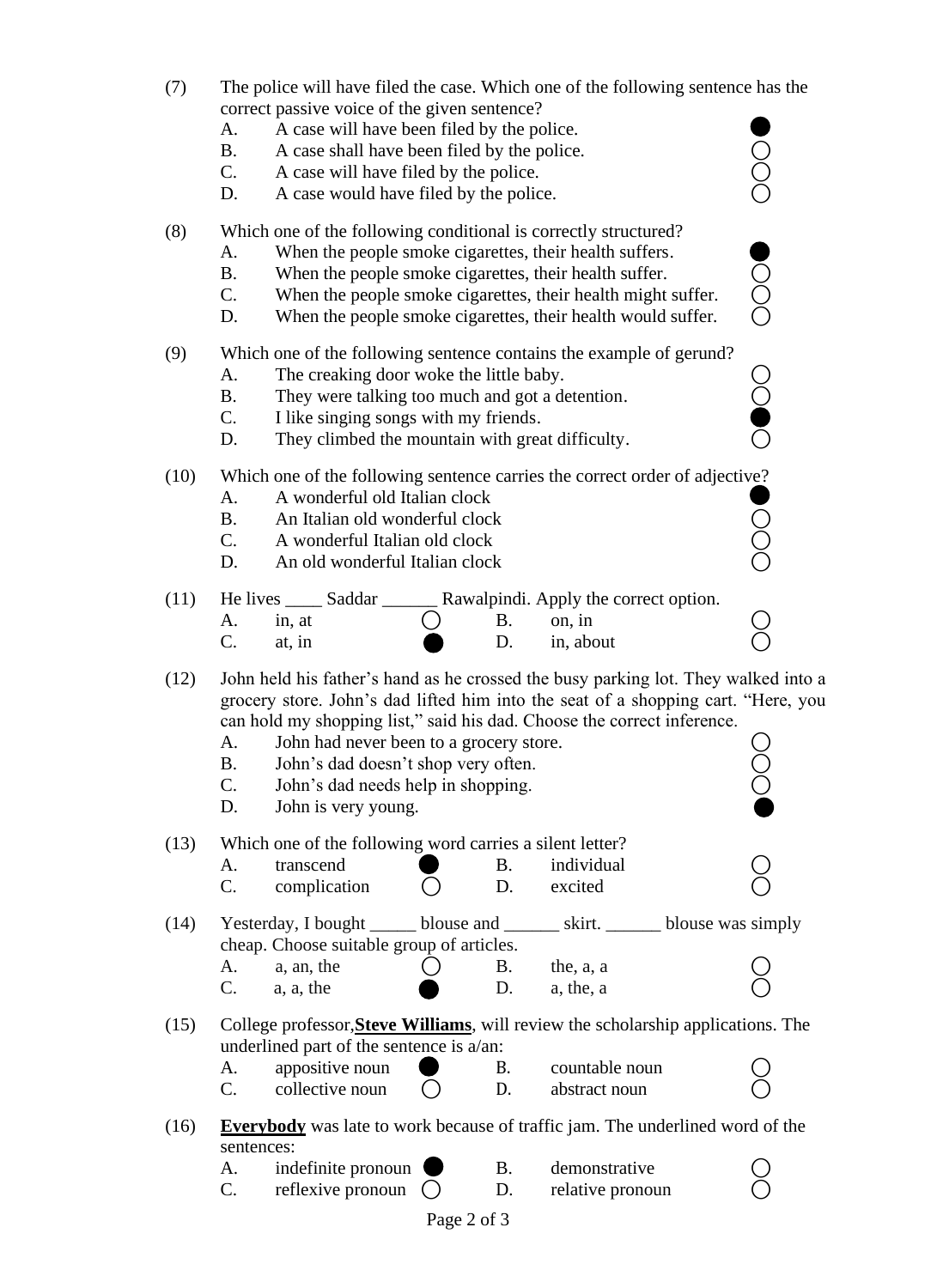- (17) **The dogs started chasing my car** once they saw it turn the corner. The underlined part of the sentence is:
	- A. adverb phrase  $\bigcirc$  B. adverb clause  $\bigcirc$  B. adverb clause  $\bigcirc$
	- adjective phrase  $\bigcirc$  D. main clause

# (18) Which one of the following sentence carries a noun phrase?

- A. There are some curvaceous mountains that we have to climb.
- 
- B. I saw that Sidra is fast asleep.<br>
C. John is doing practice to excel others.<br>
D. She is taller than me. <br>
O C. John is doing practice to excel others.<br>D. She is taller than me.
- She is taller than me.

# (19) A kind of literary work that is based on fact and figures or reality is known as:

- A. fiction  $\bigcirc$  B. nonfiction
- $C.$  fantasy  $C$  D. myth  $C$

(20) The stage of the plot at which mounting tension is released:

- A. climax  $\bigcirc$  B. anticlimax  $\bigcirc$ <br>C. resolution  $\bigcirc$  B. rising action  $\bigcirc$
- C. resolution D. rising action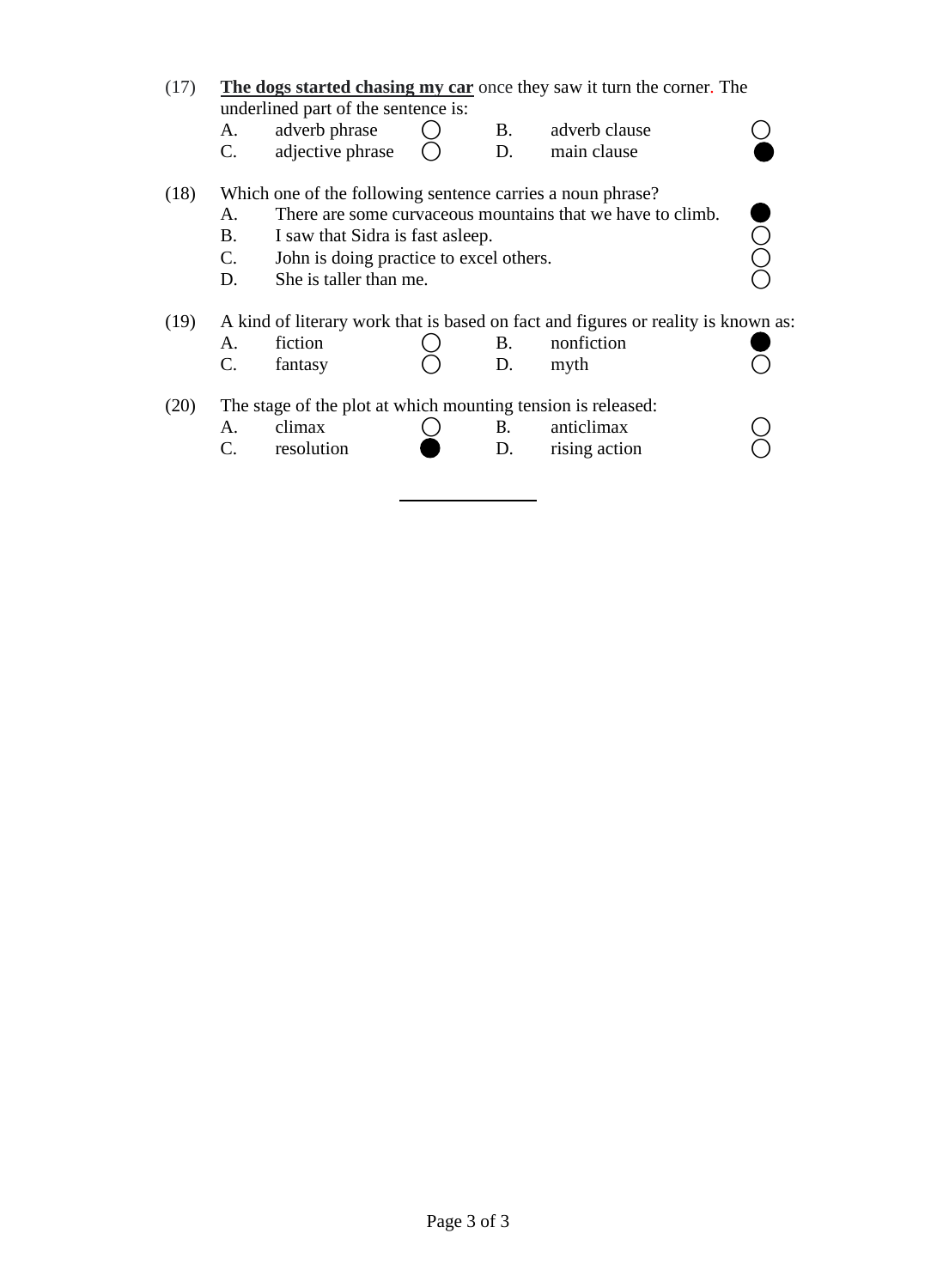

Federal Board HSSC-I Examination English Compulsory Model Question Paper

Time allowed:2.35hours Total Marks:80

Note: Answer the questions in Sections 'B' and 'C' at the place specified for it therein on the separately provided E-Sheet. No supplementary answer sheet will be provided. Write your answers neatly and legibly.

# **SECTION – B** (Marks 40)

- **Q.2** Read the following passage carefully and answer any **SIX** questions including **Question No.(i)** appended to it.
- **Note:** Question no. (i) about summary writing is compulsory carrying 08 marks while rest of the questions carry 04 marks each.  $(8 + 5 \times 4 = 28)$

The only revolution that will heal us is one in which men and women come together and place the creation of rich family life back in the center of horizon of our values. A letter I got recently from a woman makes the point: "Perhaps the real shift will come when men fully realize, in the gut and not just in the head, that they are equally responsible, with women for the creation, nurturing, and protection of children." You may object, "All of this is well enough in theory, but unfortunately in fact, for many people the family was vicious trap and a cruel destiny. The place that should have been a sanctuary was often torture house. The arms that should have helped us often pushed us away.

Many flee the family because it was the place of injury, captivity, disappointment, abuse. The children of alcoholics and abusive parents fear marriage and family and find their solace in becoming solitary. There are so many bad marriages and dysfunctional families, it sometimes seems only reasonable to junk the institution or invent a replacement. True enough but hopes of replacing the family with some more perfect institution, like hi-tech pipe dreams of creating space colonies into which we can escape when we have polluted the earth, have proven to be both dangerous and deluded. It is within the bounds of what is familial that we must live or perish.

Fortunately, the profusion of dysfunctional families does not necessarily predict a grim future for the family. One of the standard themes in mythology is the promise of the wounded healer. In our hurt lies the source of our healing. The bird with the broken and mended wings soars the highest. Where you stumble and fall, there you find the treasure.

# **QUESTIONS:**

i. Write down the summary of the given passage and suggest a suitable title.  $(7+1=8)$ 

#### Ans. Title: **Importance of a family/functions of a family**

 The evils of our society can be transformed if both the parents share their responsibilities because most of the problems arise due to the bad behavior of the parents. The most important function of a family is the responsibility to raise children and provide economic and emotional support. A basic concern that confronts families is structure and stability. Sources of conflict within families include its structure, problems of drugs or alcohol abuse and family violence which force the people to flee from the family and stay alone. Luckily ineffective family does not necessarily mean that the future of family is dark or poor. The source of our healing lies in sufferings too so one must not quit the family.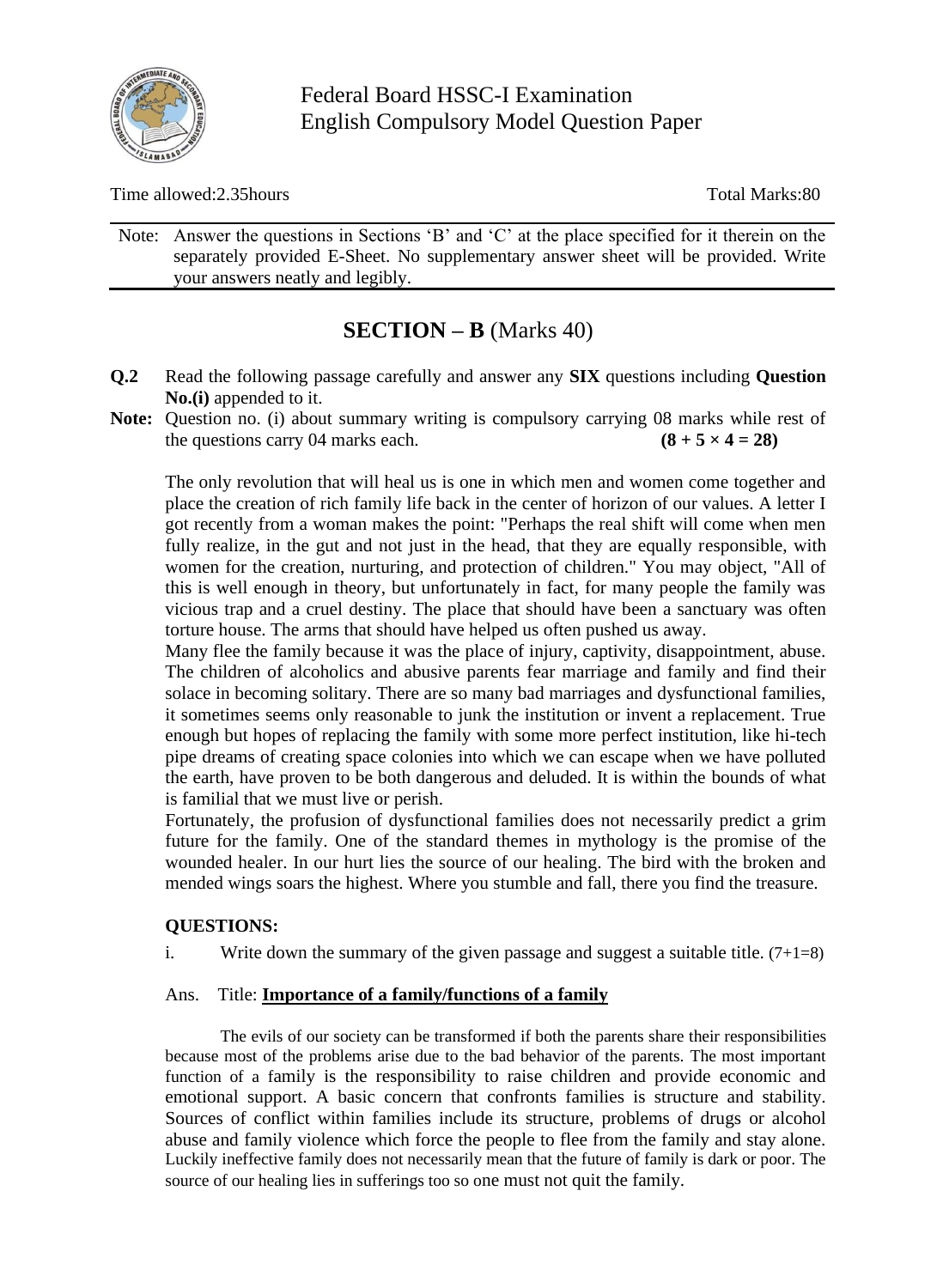ii. Explain the expressions **'vicious trap'** and '**cruel destiny'** in the context of the given text.

Ans. 'Vicious trap' means cruel or bad trap and 'cruel destiny' refers to harsh or bad luck. Alcoholic or abusive parents do not treat their children well. It leaves a bad impact on them about family life and they take it as burden or obstacle which can ruin their life and they seek comfort in being alone. Family is a vicious trap and cruel destiny for them as they can't get out of it. It binds them and they can't live freely.

iii. How will the 'only revolution' suggested in the text heal the ills of our society?

Ans. The ills of our society can only be healed if men and women come together and place the creation of rich family back in the centre of horizon of our values. The problems can be resolved if responsibilities of men and women are clearly defined and distributed among them. They are equally responsible for creation, nurturing and protection of children. The issues can be resolved if they work cautiously.

iv. Explain whether the thesis statement of the  $2<sup>nd</sup>$  paragraph is implied or stated. How does its contents relate to the thesis statement?

Ans. Thesis statement is stated clearly in  $2<sup>nd</sup>$  paragraph. It indicates that people run away from their families. The content of the passage relates that family is often a cause of injury, captivity, disappointment and abuse for some people. Such people try to find a replacement but this effort has proven to be dangerous and misleading so one must stay tact with his family.

v. What should be the attitude of men and women towards the creation of a rich family life?

Ans. Men and women need to change their behavior towards the family for the creation of a rich family life. They need to share equal responsibilities with reference to nurturing and protection of children. They should work together. Positive interaction of both the parents can influence the family and a rich family bonding can be developed.

vi. How can essence of the given text be a journey from 'pessimism' to 'optimism'?

Ans. The essence of the passage is a journey from pessimism to optimism as abundance of ineffective families does not necessarily mean that the future of family is dark or poor. The source of our healing lies in sufferings too. A person with sufferings and mended ways rises the highest. As the author has rightly said where you stumble and fall, there you find the treasure. Along with difficulties and hardships lie the ease which moves us towards optimism.

vii. Why are some people not interested in family life?

Ans. Some people are not interested in family life because it is a cause of injury, captivity, disappointment and abuse for them. Such people fear marriages and family life. They find solace in becoming solitary. They also think about a family as a vicious trap and cruel destiny. Besides, family life for some people is a kind of torture instead of solace and mutual understanding.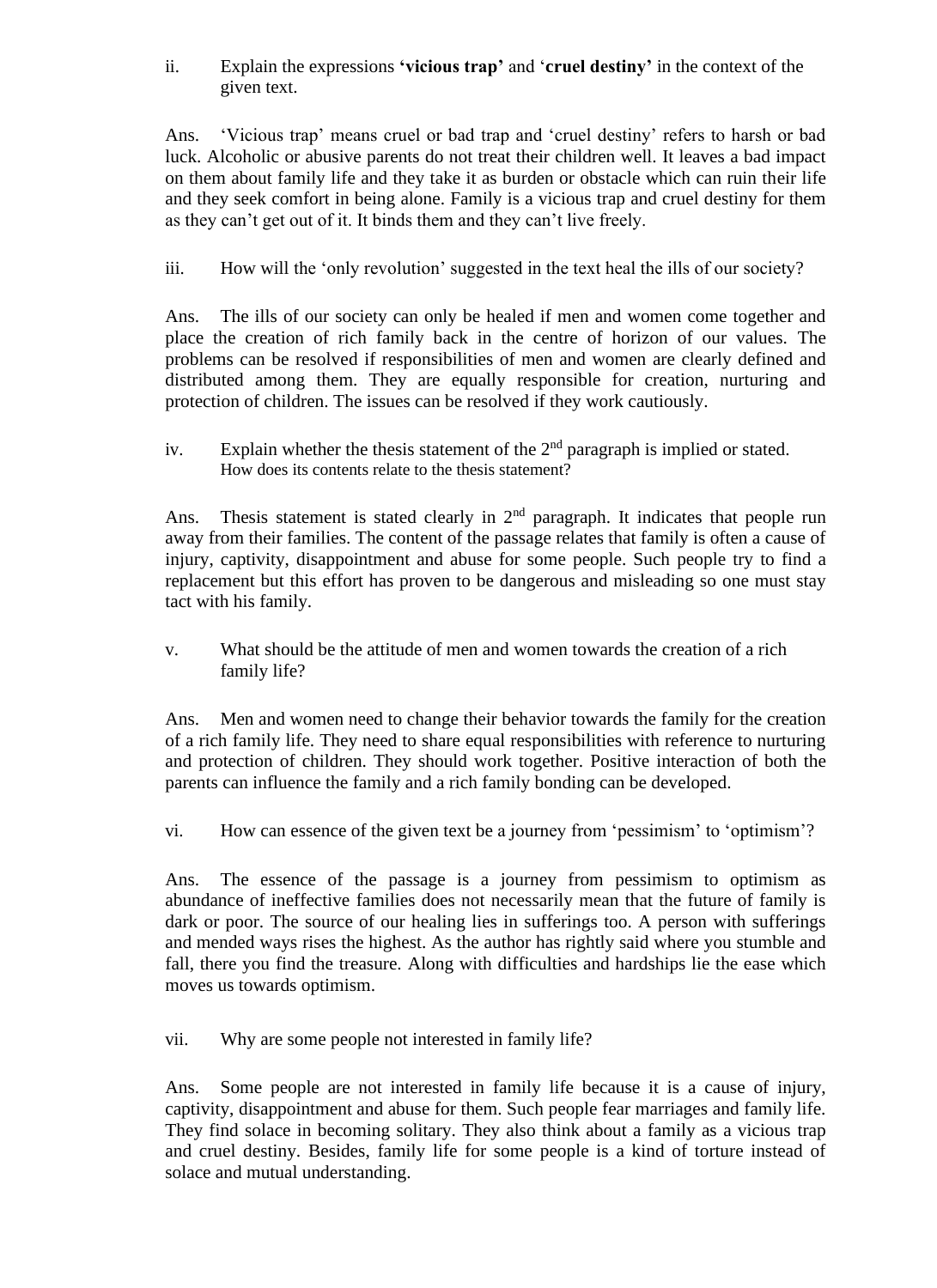viii. How do you look at your family in the light of the views expressed in the passage?

Ans. My family has a strong bonding. My parents understand and fulfill their responsibilities accordingly. Their affectionate and kind behavior makes us feel comfortable and confident to move and excel in the society. Family is a priority for all the family members. Ups and downs are a part of one's life but family life supports positively and makes us successful through thick and thin. So I agree with the writer's point, "Where you stumble and fall, there you find the treasure".

**Q.3** a. Read the following poetic extract carefully and answer the questions appended to it:  $(2+2+2=6)$ 

> The air broke into a mist with bells, The old walls rocked with the crowd and cries. Had I said, Good folk, mere noise repels— But give me your sun from yonder skies! They had answered, And afterward, what else?

#### **QUESTIONS:**

i. Describe the dominant mood of the given stanza.

Ans. The mood of the poem is satirical and sorrowful. The stanza gives a grim reminder in a satirical tone that life is uncertain.

ii. What are poetic devices used in the given stanza? Give examples (any two)

Ans. The poet has personified air and walls as if they have life and emotions of their own. Alliteration is also used in the stanza that is 'crowd and cries'.

iii. What would have happened if the speaker had asked the people to bring him sun from skies?

Ans. If the speaker had asked the people to bring sun from the skies, they would have done it eagerly though it refers to something impossible or very difficult. They would not only do it but would also ask what else they could do for him.

#### **OR**

"And on the pedestal, these words appear: My name is Ozymandias King of Kings. Look on my Works, ye Mighty, and despair! Nothing beside remains. Round the decay Of that colossal Wreck, boundless and bare The lone and level sands stretch far away."

#### **QUESTIONS:**

i. What is the implied message of the given poetic text?

Ans. This stanza conveys the message about the transitory nature of life. It asserts that all that we gain in life- wealth, fame and power are temporary and are at the mercy of greater forces.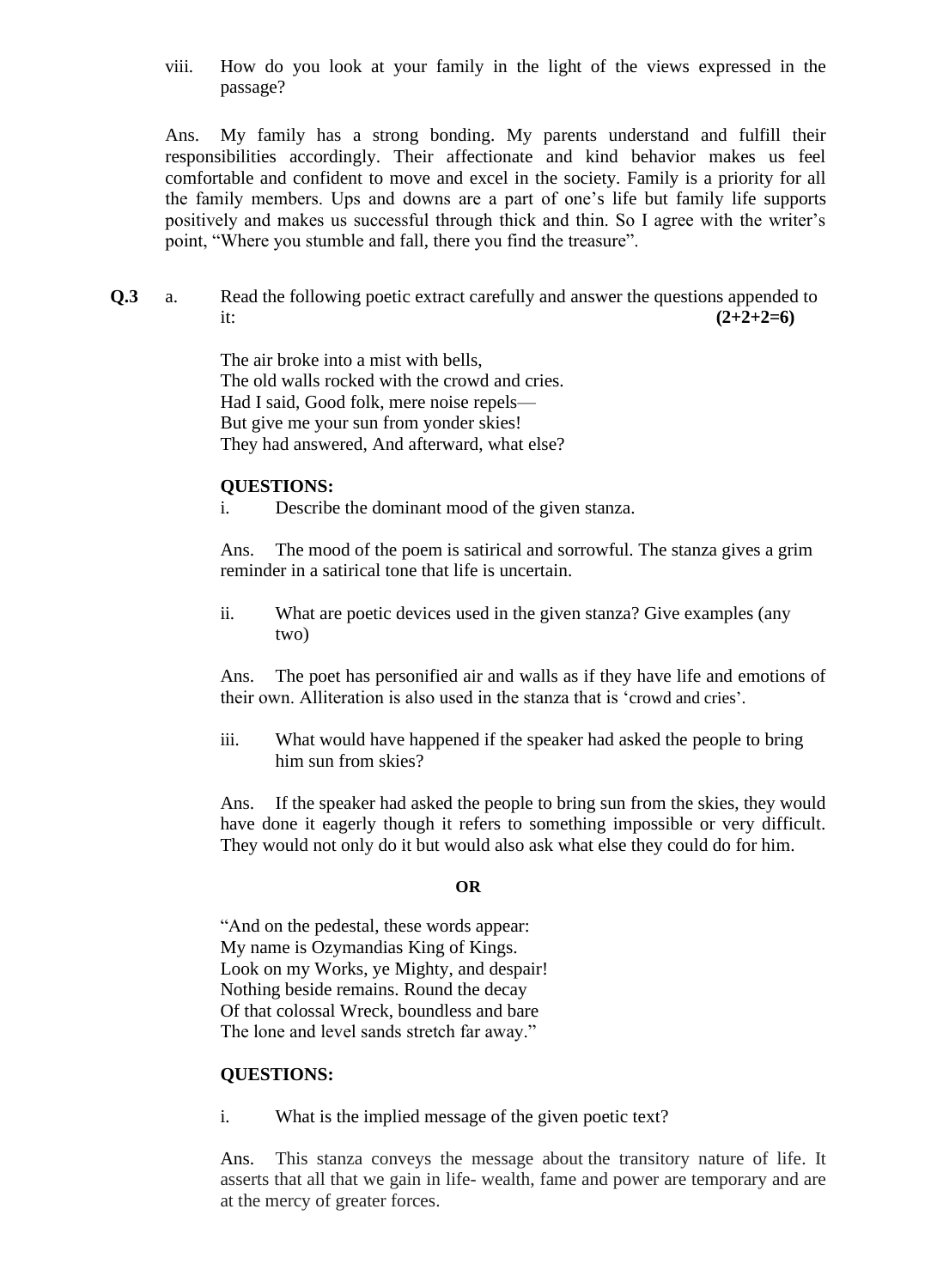ii. Point out the use of irony in the given stanza.

Ans. Irony lies in the fact that the mighty ruler had the following words engraved on his wrecked statue:

My name is Ozymandias King of Kings. Look on my Works, ye Mighty, and despair!

iii. Explain the tone and mood of the given stanza?

Ans. The stanza has a rather ironic tone. The poet mocks the "King of Kings" and how what was once great is now in shambles. The tone really contributes to the theme of the stanza.

- b. Attempt any **ONE** of the following questions: **(6)**
	- i. Explain the elements of the plot represented by the blob in the context of the play you have recently read.



Ans. There are five elements of a plot as represented by the given blob which are exposition, rising action, climax, falling action and resolution. The play which I have read is "Progress". In exposition the author introduces the study of professor Corrie where he seems very excited for his invention. Corrie rejoices over his invention as it can destroy a vast city in a few seconds.

Rising actions denote the introduction of the formula to Mrs. Meldon who is already in a state of sorrow and grief. Mrs. Meldon gently reminds him that his invention will lead to the death of hundreds of young men like her son Eddie. But he ignores her words and gloats over his invention and the fame and wealth.

Climax of the play happens at the moment when Mrs. Meldon tries to convince him to destroy his formula. As it can cause much damage to humanity but he doesn't get convinced. Falling actions appear in the form of a strong debate between Professor Corrie and Mrs. Meldon. It paves way to the resolution in the play in which Mrs.Meldon couldn't control herself and killed Professor Corrie by stabbing him with a knife. Though she doesn't want to do so but she finds it essential to save the humanity. She feels that this is a justifiable revenge against murderer of her son on the occasion of the death anniversary of her son.

ii. Recall the theme of a play you have read and explain whether it is of individual or universal significance.

Ans. I have read the play "Progress" which has a universal theme. It reveals anti-war theme. It signifies that we should not favour war and weapons of mass destruction as it causes destruction to mankind on a large scale. We should not give rise to the feelings of hatred and enmity through wars. Basically the play is written after World War I which had perished a number of families all over the world. The writer wants to spread the message of humanism through this play as he believes that anything that is against humanity should be abolished for the peaceful living of all human beings.

In the play "Progress" Professor Corrie has invented a formula which will make war in future over in a few hours. He will sell it to the country which will offer him the best incentive for it. Blinded by the lust for money, Professor Corrie forgot all about humanity and peace of the world. Mrs. Meldon wants her brother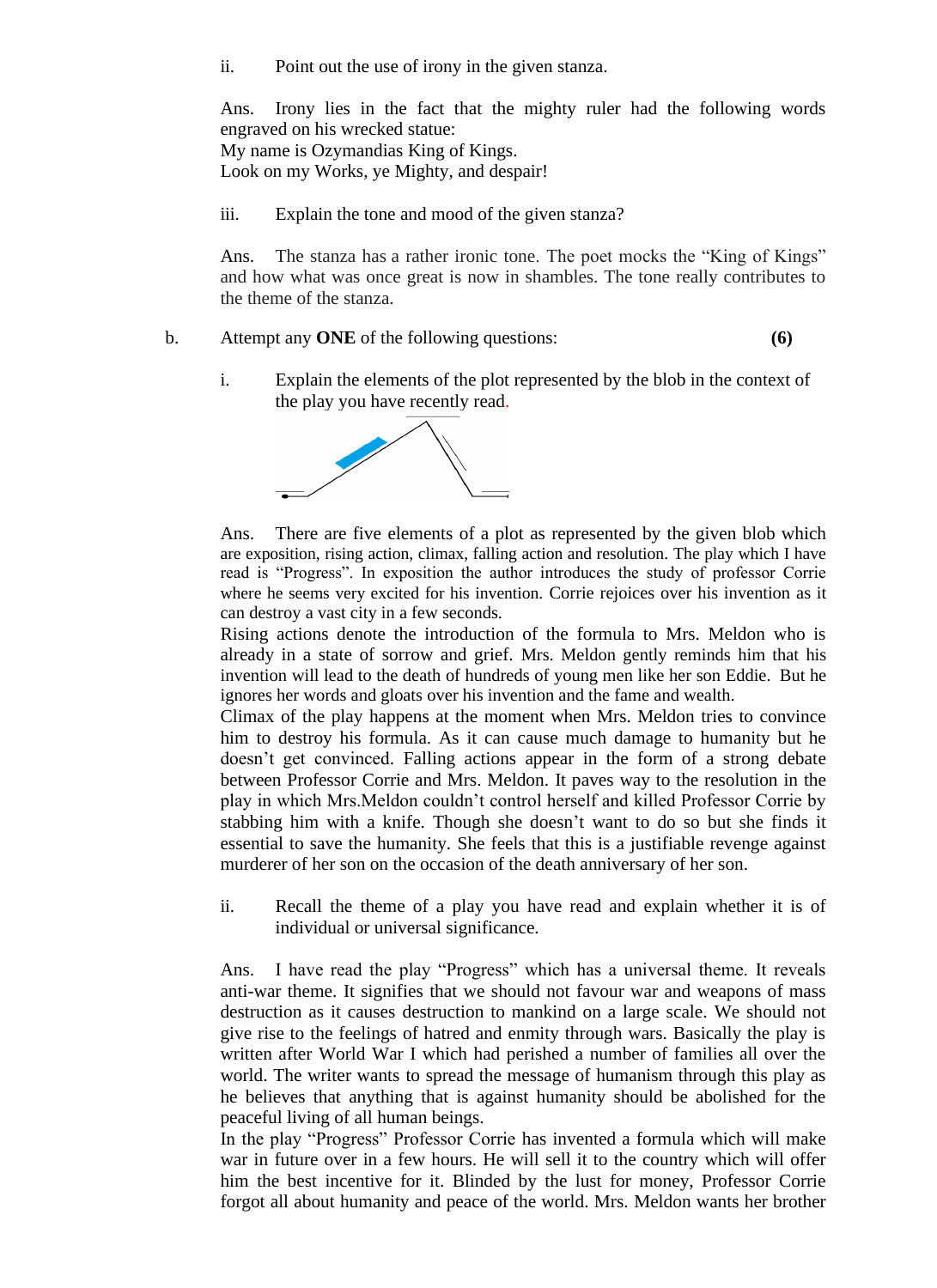to destroy his formula only to save humanity. She kills him by the end of the play as she fails to convince Professor to destroy it.

# **SECTION – C** (Marks 40)

## **NOTE: Attempt all questions.**

**Q.4** Write a job application in response to the advertisement given below: **(8)**



Ans.

Examination Hall, City: ABC. 26<sup>th</sup> February 2022

The Director, Health Department, Govt. of Baluchistan.

Subject: Application for the Post of a Doctor.

Sir,

With reference to your advertisement in the newspaper dated  $25<sup>th</sup>$  February 2022, I have the honour to apply for the post of a doctor in Health Department. I completed MBBS from a renowned university in 2016. My degree is certified by PMDC. After completion of my degree I started practicing as a doctor in a well reputed hospital. I am a dutiful and responsible individual. I am devoted to serve my nation. I hope my potential, skills and diligence will come up to your expectations. I will prove myself a good asset for your department. My C.V. is as follows:

Name: ABC.

Father name: DEF.

Email: abc@gmail.com

Address: House No. 190, Street 12, City ABC.

Date of birth: 2-11-1994

Qualification: MBBS with one year House job

Experience: 5 years

Skills: Can handle the work pressure enthusiastically.

Hobbies: Reading books related to Medicine

I am looking forward for your kind consideration.

Yours faithfully,

XYZ.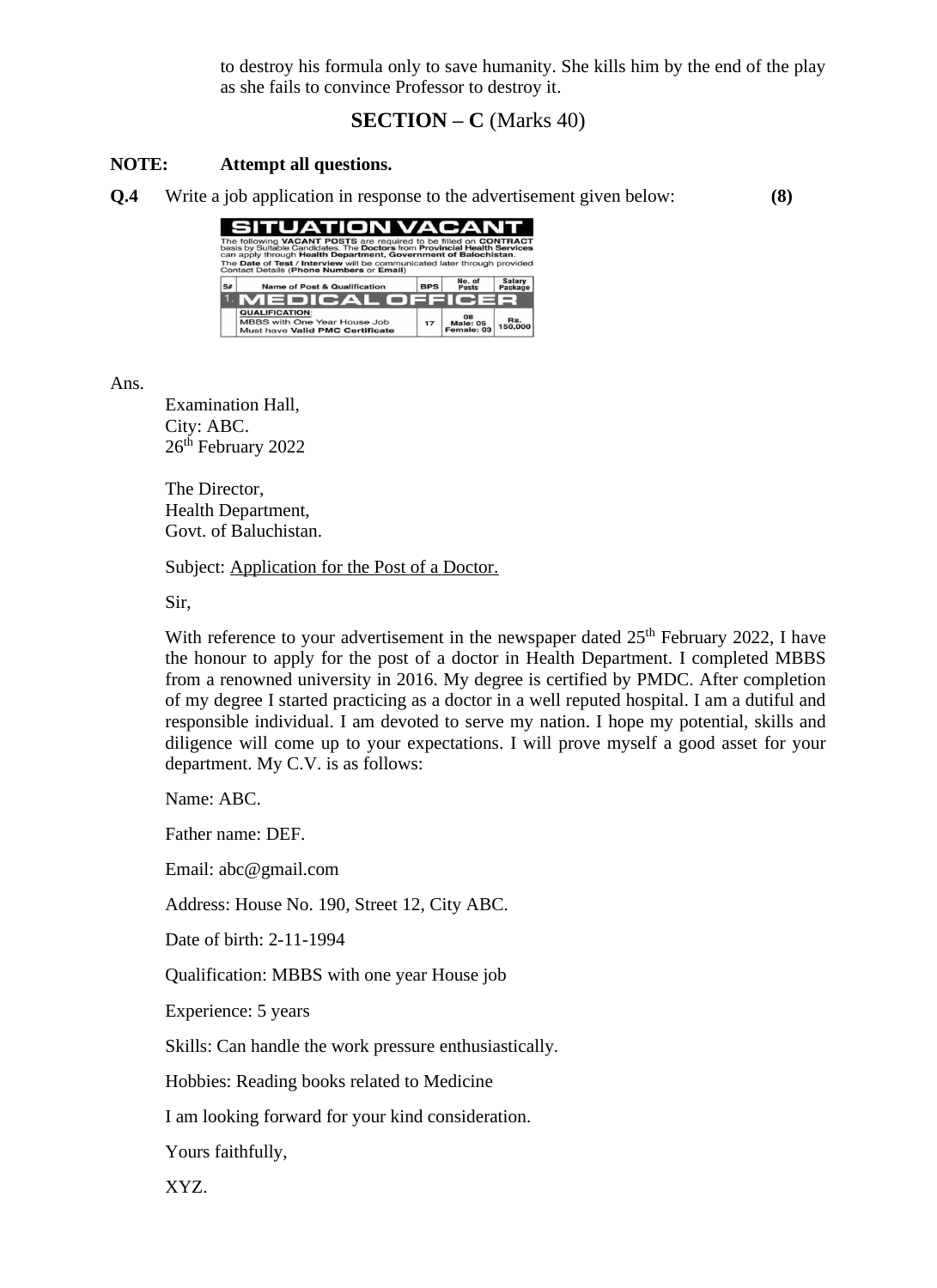- Q.5. a**.** Pick the correct phrasal verbs from the choices given against each of the following sentences and rewrite any **SIX** of them correctly. **(6)**
	- i. The teacher\_\_\_\_\_\_\_\_\_\_\_\_ an explanation of his conduct. (called out/called for)
	- Ans. The teacher **called for** an explanation of his conduct.
	- ii. His arrogance \_\_\_\_\_\_\_\_\_ his ruin. (brought in/brought about)
	- Ans. His arrogance **brought about** his ruin.
	- iii. How did these things \_\_\_\_\_\_\_\_? (come in/come about)
	- Ans. How did these things **come about**?
	- iv. They \_\_\_\_\_\_\_\_\_\_ against the gross injustice meted out to them. (cried out/ cried away)

Ans. They **cried out** against the gross injustice meted out to them.

- v. He \_\_\_\_\_\_\_ smoking. (gave up/ gave away) Ans. He **gave up** smoking.
- vi. Don't smoke in the forest. Fire easily at this time of the year. (breaks up/breaks into)
- Ans. Don't smoke in the forest. Fire **breaks up** easily at this time of the year.
- vii. She was very sad because her father\_\_\_\_\_\_\_\_\_\_ last week. (passed out/passed away)
- Ans. She was very sad because her father **passed away** last week.
- viii. I got \_\_\_\_\_\_\_\_\_\_\_\_ by his enthusiasm. (carried away/ carried in) Ans. I got **carried away** by his enthusiasm.
- b. Use the correct form of verbs given in parentheses. **(Any SIX) (6)** i. He already (get) late. Ans. He **has** already **got** late.
	- ii. The guests (depart) before l arrived.
	- Ans. The guests **had departed** before l arrived.
	- iii. He (write) me last week about his studies. Ans. He **wrote** me last week about his studies.
	- iv. She fell down while she (play).
	- Ans. She fell down while she **was playing**.
	- v. Salar (study) in this college since his arrival in this city.
	- Ans. Salar **has been studying** in this college since his arrival in this city.
	- vi. If I knew him, I (tell) you.
	- Ans. If I knew him, I **would tell** you.
	- vii. I just (get) free.
	- Ans. I have just **got** free.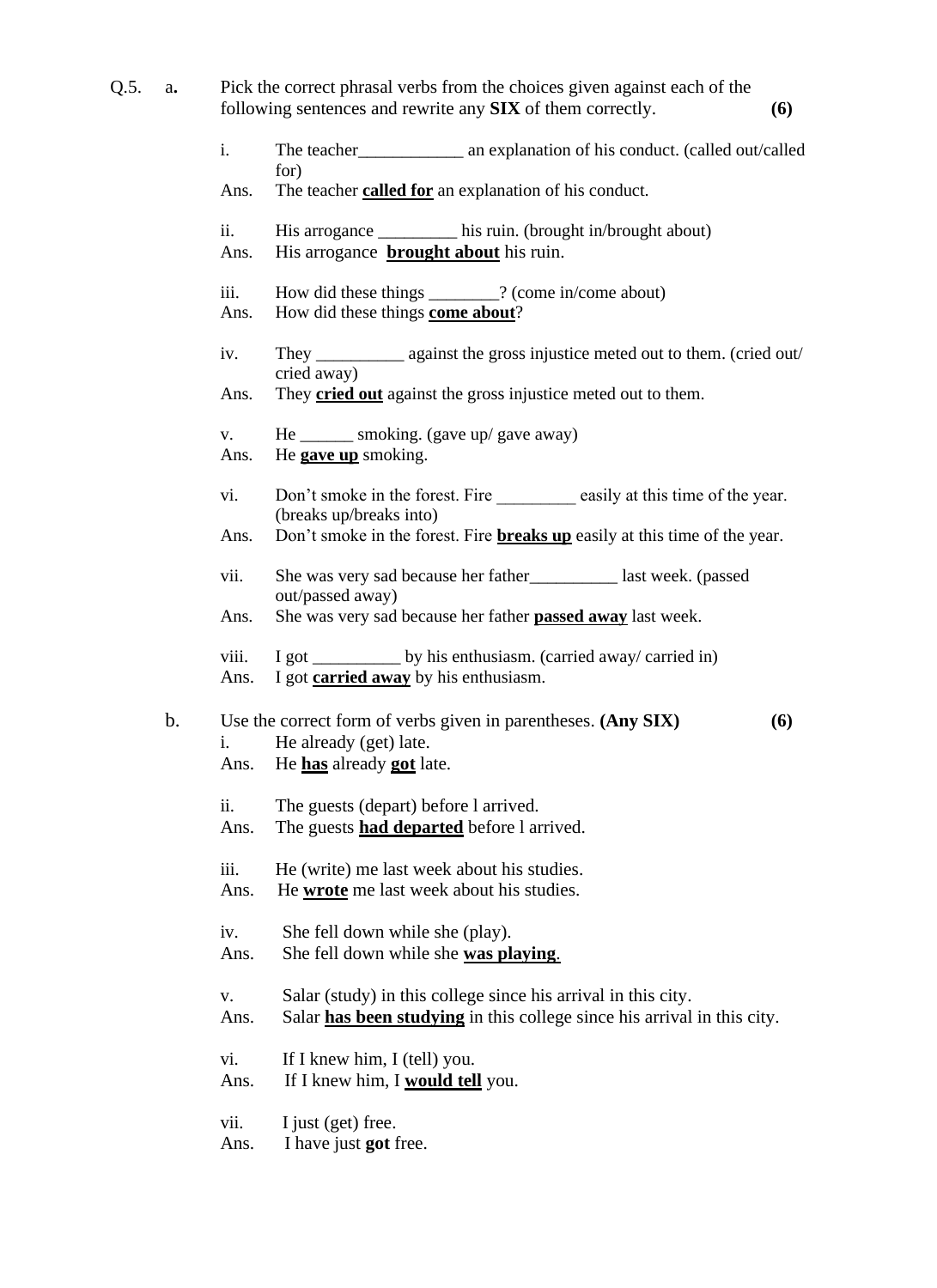c. Punctuate the following lines/paragraph: **(4)** He said, Why do you come and disturb me? what a nuisance you are! why can't you play somewhere else cant you see that I want to work? Go away at once and do not come here again.

Ans. He said, "Why do you come and disturb me? What a nuisance you are! Why can't you play somewhere else? Can't you see that I want to work? Go away at once and do not come here again."

**Q.6** Write a letter to the chairman NCOC, inviting his attention towards the wide spread of COVID -19 in your area, stressing upon the need of immediate implementation of SOPs. **(8)**

Ans.

Examination Hall, City ABC. 26<sup>th</sup> February 2022

The Chairman, NCOC, Pakistan.

Subject: Widespread of COVID-19 in Our Area.

Sir,

Most respectfully I would like to draw your attention to a very grave problem. I am a resident of City ABC and COVID-19 is spreading rapidly in our area. It is a contagious disease which spreads very fast and victimizes a huge number of people. Many people are hospitalized due to it. People are not taking it seriously. They are moving freely. They do not follow SOPs. No social distancing is maintained. They even don't bother to put on masks. Sanitizers are also not used by the people. Social gatherings are also a great cause of it. All these factors are maximizing the problem. Life of the residents of our area is at risk.

We fear if precautionary measures are not taken well in time, the outcome can be quite terrible. So I request you to take strict notice of the current situation in our locality. Kindly issue the orders of immediate implementation of SOPs. I hope that my letter receives your attention.

Thanking you in anticipation.

Yours faithfully, XYZ.

Q.7 Translate the following passage from English to Urdu: **(8)**

I think we are well-advised to keep on nodding terms with the people we used to be, whether we find them attractive company or not. Otherwise, they turn up unannounced and surprise us, come hammering on the mind's door at 4 a.m. of a bad night and demand to know who deserted them, who betrayed them, who is going to make amends. We forget all too soon the things we thought we could never forget. We forget the loves and the betrayals alike, forget what we whispered and what we screamed, forget who we were.